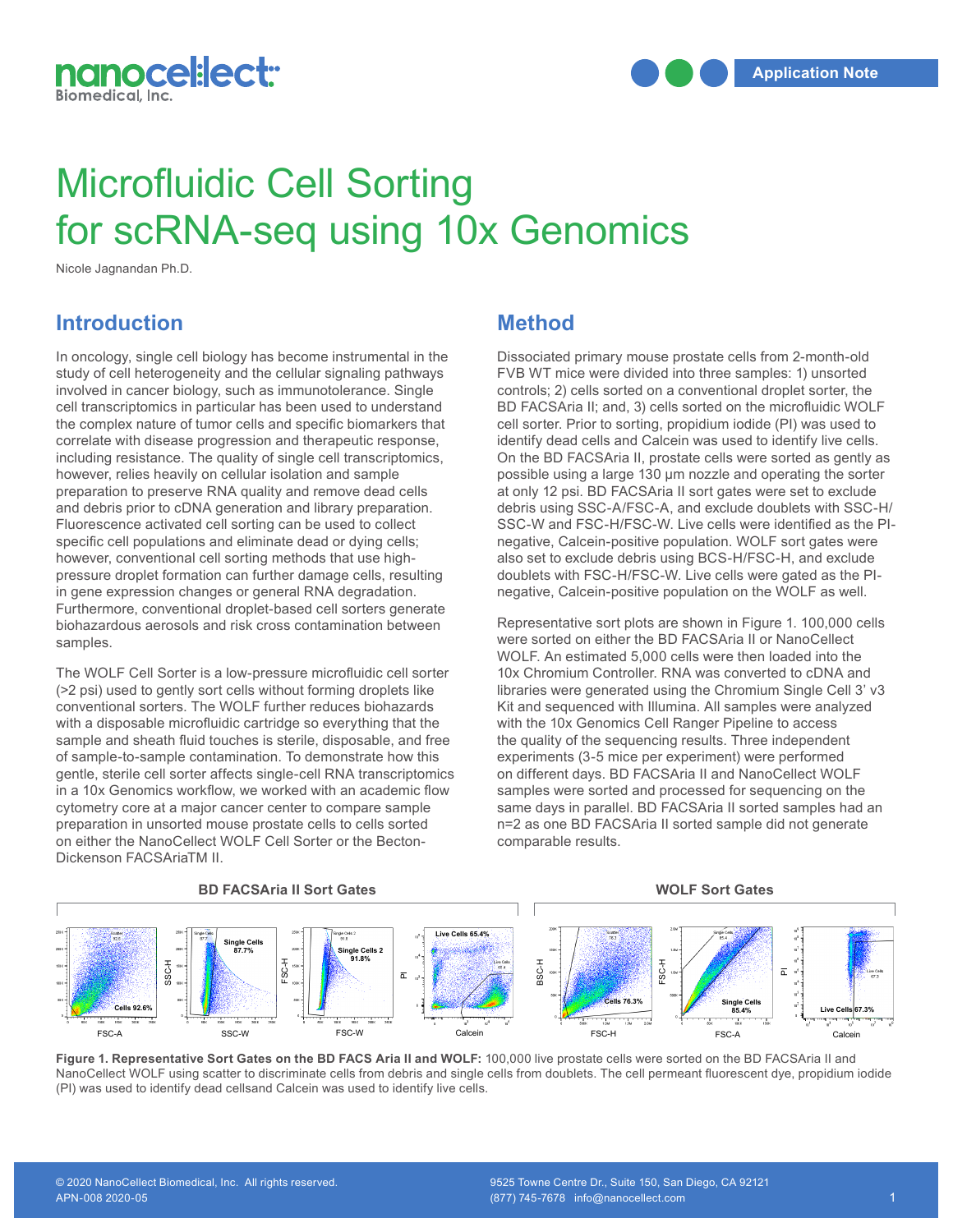

# **Results**

#### scRNA-seq quality analysis

Cell recovery on the 10x Genomics Chromium Controller was targeted to be 5,000 cells in all three conditions: 1) unsorted, 2) BD FACSAria II-sorted and 3) NanoCellect WOLF-sorted samples. The number of cells recovered is affected by several factors: the percentage of non-viable cells, cell aggregates, and an over/underestimation of cell concentration. The Cell Ranger summary showed there was an average of 3,064 cells recovered from the Unsorted samples, an average of 4,440 cells recovered from the BD FACSAria II-sorted sample and an average of 4,955 cells recovered from the NanoCellect WOLFsorted samples (Figure 2A). The lowest cell recovery was seen in the unsorted samples, while the WOLF-sorted samples were the closest to the target number of cells recovered. Because the unsorted sample contained debris and dead cells that can be counted as cells, this may have led an overestimate of viable cells loaded, resulting in fewer cells recovered in the Unsorted **6000** and BD FACSAria II samples.

The median genes per cell and median unique molecular identifiers (UMI) per cell are both measures of library complexity. The WOLF-sorted samples had the highest average of median genes per cell (1,711) and UMI counts per cell (4,932, **2000** Figure 2B, C). The Cell Ranger Summary also states the fraction of reads that are not associated with a cell/barcode, an indicator of cell-free contaminating RNA. In this measure, the

WOLF had the lowest percentage of reads (10.3%) that were not associated to a barcode/cell, while and the unsorted sample had the highest percentage consistent with a higher presence of debris and dead cells (19.2%) (Figure 2D). These results indicate that the WOLF-sorted samples had the lowest amount of contaminating RNA from debris and dead cells.

#### Cell-associated barcodes and background partitions

The Barcode Rank Plots help evaluate RNA integrity by indicating whether there is a clear separation between 1) barcodes associated with a cell; and, 2) barcodes that are from empty partitions. Barcodes that are associated with a living cell should have substantially higher UMI counts than background barcodes with no cell or low-quality cells. Therefore, a steep slope, or drop off, between UMI counts and barcodes is observed in samples with high RNA quality. Figure 3 (next page) shows the UMI vs Barcode Plots for each individual sample, a much steeper slope or elbow (highlighted circle) **6000 2500 2500** can be observed in the BD FACSAria II- and WOLF-sorted **50000** Target Modern Inc. But According it-and WCET-sorted in the samples, relative to the unsorted control sample. These results show that using a cell sorter upstream of the 10x Genomics workflow results in higher RNA quality, while reducing **3000** contaminating RNA from cell-free sources. The WOLF-sorted samples also had higher UMI counts that reflect less cellular **500 500** damage from the cell sorting process. page) shows the UMI v<br>sample, a much steep<br>can be observed in the<br>samples, relative to the<br>show that using a cell<br>workflow results in hig<br>contaminating RNA fre<br>samples also had high<br>damage from the cell s *N*<br>01<br>10<br>eec **iable** page) show<br>ted sample, a n<br>can be obse<br>samples, re<br>show that u<br>workflow re<br>contamination<br>932, samples als<br>damage fro ri<br>aا:a<br>ali<br>sc



**Figure 2. Cell Ranger RNA Quality Summary Results: (A)** Estimated number of cells recovered was highest and closest to the target number on the WOLF Cell Sorter. Here, cell debris was eliminated and low-pressure sorting resulted in fewer damaged cells relative to unsorted or BD FACSAria Il droplet-sorted cells. (B) Median genes per cell were highest in the WOLF-sorted cells reflecting higher RNA integrity. (C) Median UMI counts per cell were highest in the WOLF-sorted cells; showing improvements over unsorted and droplet-sorted samples. **(D)** Fraction of reads not in cells, a measure of RNA contamination, was lowest in the WOLF-sorted cells indicating that the WOLF-sorted cells had reduced debris and reduced damage **25 25** during sorting, relative to droplet sorting. Experimental replicates were Unsorted (n=3), BD FACSAria II sorted (n=2) and WOLF sorted (n=3) samples. **6000** Error bars signify +/- standard deviation. **5000 # II droplet-sorted cells. (B**<br>**Evall were highest in the V**<br>**Example 18 FONA contam**<br>**during sorting, relative to**<br>**Error bars signify +/- star 20 20 H** droplet-sorte<br>
cell were highe<br>
measure of RN<br>
during sorting,<br>
Error bars sign

> **Unsorted FACSAria II**

**WOLF**

**WOLF**

**WOLF** 

**WOLF**